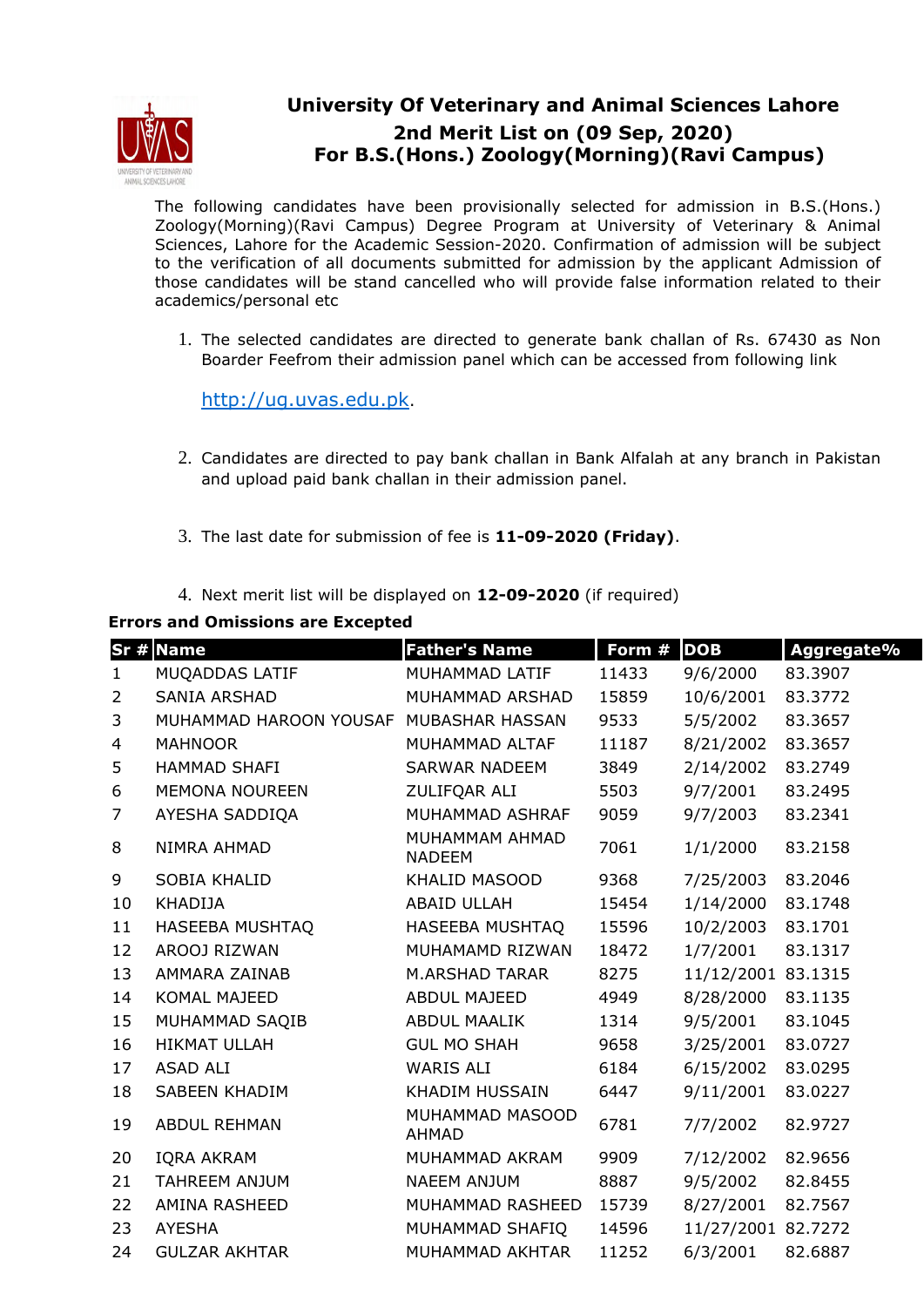| 25 | <b>SABA AKBAR</b>                 | AKBAR ALI                        | 11351 | 5/28/1999          | 82.6703 |
|----|-----------------------------------|----------------------------------|-------|--------------------|---------|
| 26 | SHEHROZ RIAZ                      | RIAZ AKHTAR                      | 3457  | 7/14/2002          | 82.5792 |
| 27 | UMM E LAIBA                       | ABU BAKAR SIDDIQUE 17591         |       | 9/2/2003           | 82.527  |
| 28 | <b>RUBAB FATIMA</b>               | ABID HUSSAIN SHAH                | 17159 | 12/5/2002          | 82.5135 |
| 29 | <b>SHOAIB AKHTAR</b>              | <b>MEHDI HASSAN</b>              | 4782  | 7/31/2001          | 82.5115 |
| 30 | MUDASAR ARIF                      | MUHAMMAD ARIF                    | 82    | 4/18/2002          | 82.4974 |
| 31 | SEHAR ASHIQ                       | ASHIQ HUSSAIN                    | 4613  | 2/19/2002          | 82.491  |
| 32 | LAIBA ASLAM                       | MUHAMMAD ASLAM                   | 14681 | 6/25/2002          | 82.4792 |
| 33 | <b>AYESHA FIAZ</b>                | <b>FIAZ AHMED</b>                | 2666  | 7/25/2003          | 82.4272 |
| 34 | ANS ANWAAR                        | TAHIR ANWAAR                     | 2865  | 11/21/1999 82.3479 |         |
| 35 | MUQADAS ASIA SHABBIR              | SHABBIR NAWAZ                    | 4086  | 7/2/2002           | 82.3204 |
| 36 | KHADIJA NIAZ                      | <b>NIAZ HUSSAIN</b>              | 2317  | 12/7/2000          | 82.2273 |
| 37 | MUHAMMAD AHMAD AKBAR              | <b>GHULAM AKBAR</b>              | 12265 | 5/1/2004           | 82.1479 |
| 38 | <b>AREEBA TAYYAB</b>              | MUHAMMAD TAYYAB                  | 2908  | 10/19/2002 82.1455 |         |
| 39 | RASHIDA AZAM                      | MUHAMMED AZAM<br><b>KHAN</b>     | 8503  | 8/7/2002           | 82.1252 |
| 40 | <b>KAMRAN KHAN</b>                | <b>SULTAN</b>                    | 19002 | 1/24/2003          | 82.0386 |
| 41 | <b>SABA SAMREEN</b>               | FIDA HUSSAIN                     | 3276  | 7/31/2002          | 82.0251 |
| 42 | MANAZA AMJAD                      | MUHAMMAD AMJAD                   | 17331 | 12/27/2000 81.9743 |         |
| 43 | SAMAR PHOOL                       | MUHAMMAD BOOTA                   | 6116  | 3/26/2004          | 81.957  |
| 44 | AYESHA IRFAN                      | <b>HAMID IRFAN</b>               | 12460 | 8/17/2003          | 81.925  |
| 45 | SWAIRA BASHIR                     | MUHAMMAD BASHIR<br><b>BHATTI</b> | 4209  | 2/28/2003          | 81.9208 |
| 46 | <b>FAHAD FIAZ</b>                 | FIAZ AHMAD                       | 8594  | 4/4/2002           | 81.898  |
| 47 | MUHAMMAD SAAD IFTIKHAR            | IFTIKHAR AHMAD                   | 2050  | 1/1/2004           | 81.841  |
| 48 | <b>AFROZ SHER</b>                 | <b>FALAK SHER</b>                | 7810  | 8/18/2002          | 81.8387 |
| 49 | AISHA SALEEM                      | MUHAMMAD SALEEM                  | 7264  | 8/15/2002          | 81.8091 |
| 50 | HAMMAD ALI                        | HAMMAD ALI                       | 8441  | 5/2/2002           | 81.7139 |
| 51 | SAFEENA SABEEN                    | SHOUKAT ALI                      | 11861 | 1/18/2002          | 81.6616 |
| 52 | MARYAM ARSHAD                     | <b>ARSHAD MEHMOOD</b><br>KHAN    | 15267 | 9/11/2003          | 81.5364 |
| 53 | KHALID HAMEED                     | <b>ABDUL HAMEED</b>              | 17179 | 1/1/2003           | 81.4661 |
| 54 | <b>JAVERIA MASHALLAH</b>          | <b>MASHALLAH SAJID</b>           | 19177 | 11/8/2001          | 81.3661 |
| 55 | ALEESHA NIAZ GUL                  | <b>NIAZ GUL</b>                  | 13646 | 4/12/2001          | 81.3275 |
| 56 | <b>AQSA TAJ</b>                   | TAJ MUHAMMAD                     | 3334  | 11/27/2002 81.261  |         |
| 57 | MUHAMMAD DANISH<br><b>MUSHTAQ</b> | MUHAMMAD MUSHTAQ 493             |       | 10/18/2002 81.2432 |         |
| 58 | SAGHEER AHMAD                     | ZULFIQUAR ALI                    | 6405  | 3/8/2003           | 81.2275 |
| 59 | SADIA KHALID                      | KHALID MEHMOOD                   | 3753  | 2/1/2000           | 81.1774 |
| 60 | <b>IQRA ARSHAD</b>                | ARSHAD ULLAH                     | 4876  | 3/1/2002           | 81.1703 |
| 61 | <b>TARIQ MEHMOOD</b>              | <b>HADAYAT ULLAH</b>             | 10762 | 1/1/2001           | 81.1549 |
| 62 | <b>HAFSA MAQBOOL</b>              | MAQBOOL HUSSAIN                  | 7971  | 5/1/2003           | 81.0523 |
| 63 | AYESHA ILYAS                      | MUHAMMAD ILYAS                   | 16451 | 2/12/2001          | 81.0317 |
| 64 | AROOJ YASEEN                      | MUHAMMAD YASEEN                  | 6770  | 12/25/2001         | 80.9272 |
| 65 | SEHAR IQBAL                       | MUHAMMAD IQBAL<br><b>TAHIR</b>   | 6723  | 1/1/2002           | 80.9252 |
| 66 | MUHAMMAD HAMZA FARID              | <b>NASIR FARID</b>               | 893   | 7/12/2004          | 80.8231 |
| 67 | ZARTASH MARYAM                    | <b>HAMEED MASIH</b>              | 17044 | 12/25/2003         | 80.7661 |
| 68 | NOOR-UL-EZA                       | MUHAMMAD RIAZ<br><b>ASGHAR</b>   | 14097 | 6/30/2001          | 80.761  |
| 69 | <b>MAHAM FIAZ</b>                 | MUHAMMAD FIAZ                    | 13176 | 7/24/2001          | 80.723  |
| 70 | <b>AQSA SHAH</b>                  | SHAH MUHAMMAD                    | 10355 | 2/12/2002          | 80.698  |